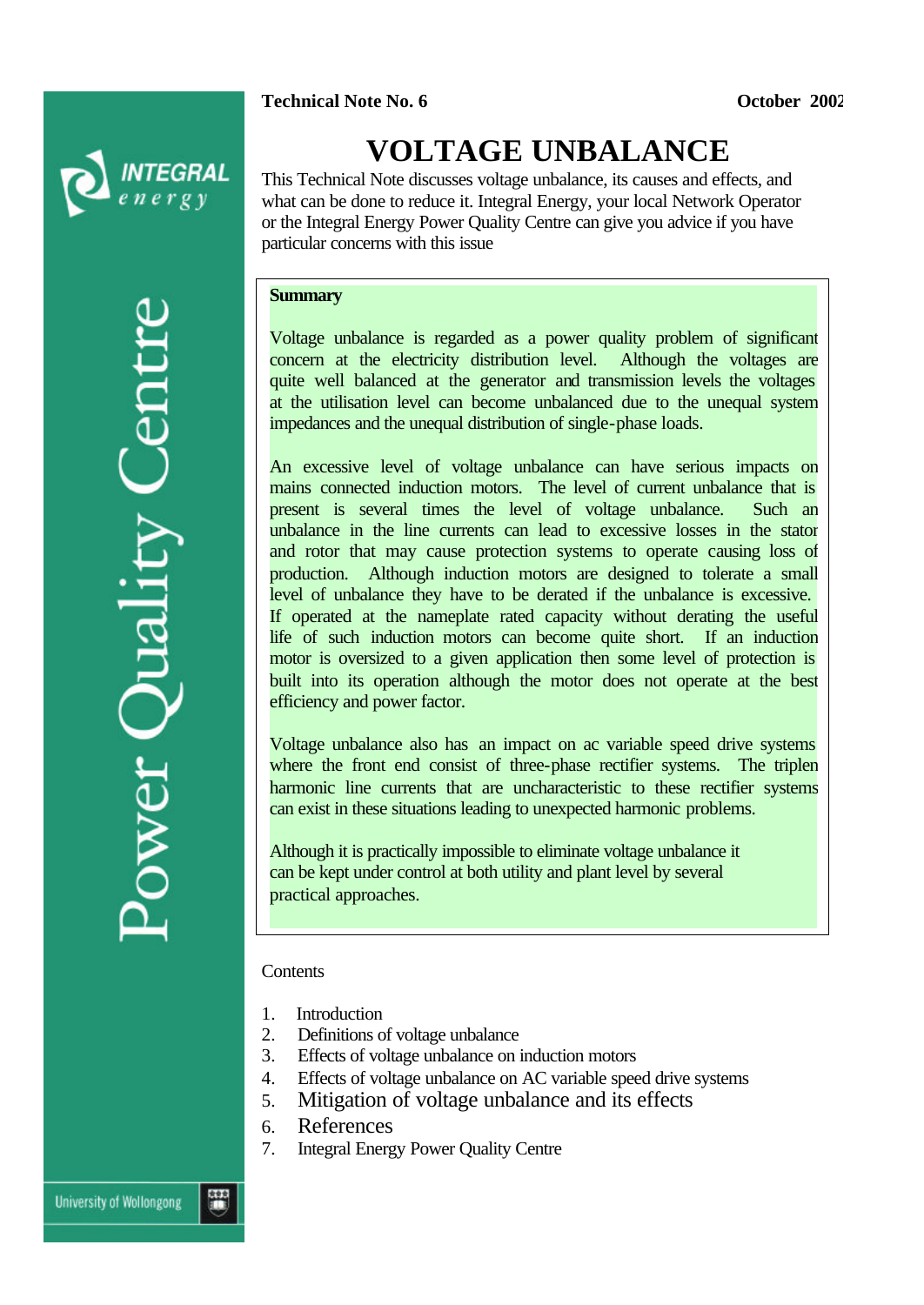#### **1. Introduction**

In a balanced sinusoidal supply system the three line-neutral voltages are equal in magnitude and are phase displaced from each other by 120 degrees (Figure 1). Any differences that exist in the three voltage magnitudes and/or a shift in the phase separation from 120 degrees is said to give rise to an unbalanced supply (Figure 2).





 **Figure 1 A balanced system Figure 2 An unbalanced system**

Causes of voltage unbalance include unequal impedances of three-phase transmission and distribution system lines, large and/or unequal distribution of single-phase loads, phase to phase loads and unbalanced three-phase loads. When a balanced three-phase load is connected to an unbalanced supply system the currents drawn by the load also become unbalanced. While it is difficult or virtually impossible to provide a perfectly balanced supply system to a customer every attempt has to be taken to minimise the voltage unbalance to reduce its effects on customer loads.

**2. Definitions of voltage unbalance** The level of voltage unbalance that is present in a system can be specified using two commonly used definitions.

Widely used in European standards, the first definition originates from the theory of Symmetrical Components which mathematically breaks down an unbalanced system into three balanced systems as shown by Figure 3. These three are called positive sequence, negative and zero sequence systems. For a perfectly balanced system both negative and zero sequence systems would be absent.



**Figure 3 Symmetrical components of an unbalanced system of voltages**

These sequence systems can be given some physical interpretation. The direction of rotation of a three-phase induction motor when applied with a negative sequence set of voltages is opposite to what is obtained when the positive sequence voltages are applied. Having no phase displacement between the three voltages in the zero sequence system, when applied to a three-phase induction motor, it will not rotate at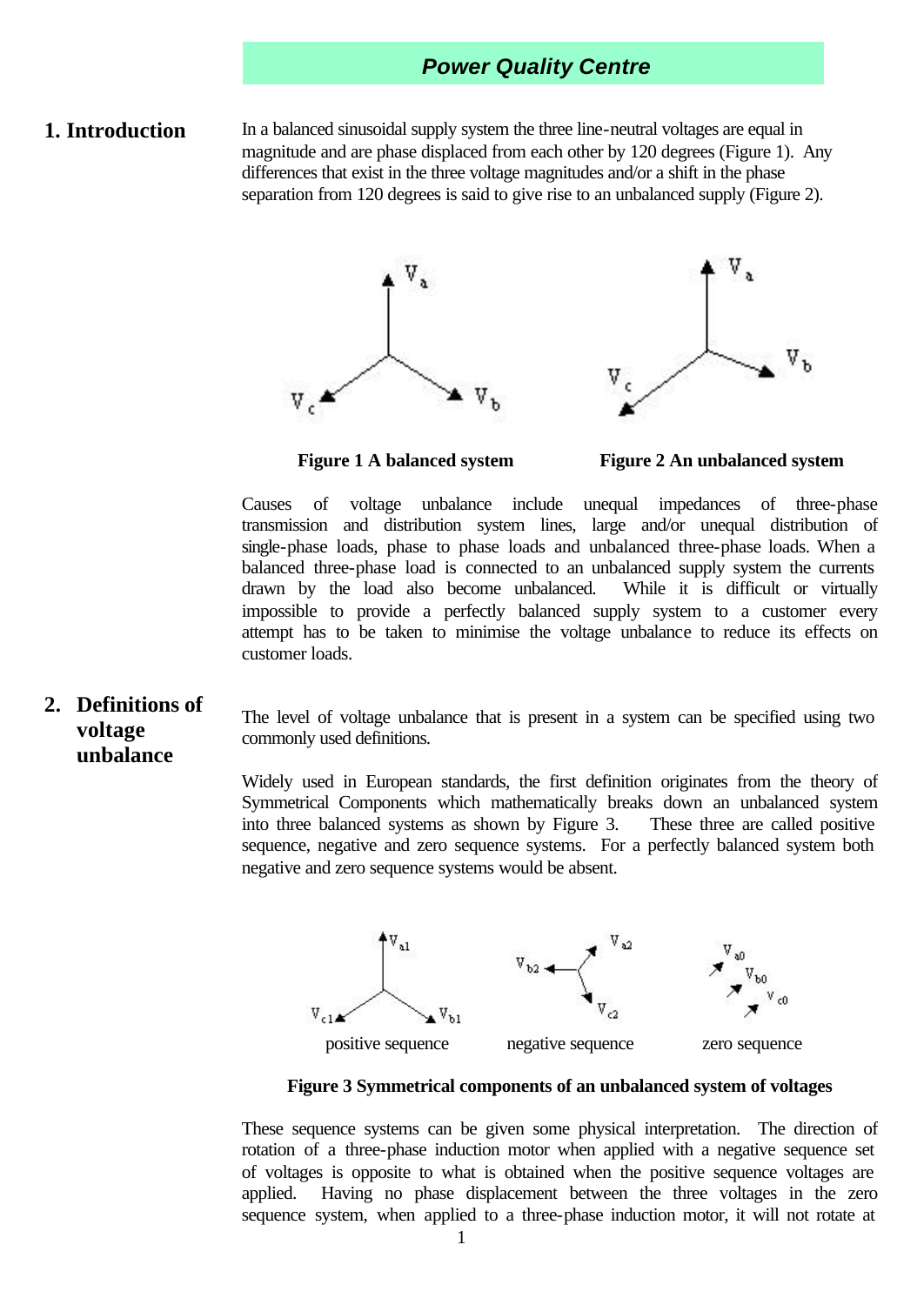all as there will be no rotating magnetic field.

Strictly speaking, there should be two definitions for unbalance based on the symmetrical components. They are: (a) negative sequence voltage unbalance factor = 1 2 *V*  $\frac{V_2}{V_1}$  and (b) zero sequence voltage unbalance factor = 1  $\overline{0}$ *V*  $\frac{V_0}{V}$  (where  $V_1$ ,  $V_2$  and  $V_0$  are positive, negative and zero sequence voltages respectively). However, as zero sequence currents cannot flow in three wire systems such as three-phase induction motors the zero sequence voltage unbalance is of little practical value. The negative sequence unbalance is the quantity of practical significance as it indicates the level of voltage that attempts to turn a three-phase induction motor in a direction opposite to that established by the positive sequence voltages. The negative sequence voltage unbalance [1] can also be expressed in a more user-friendly form as given by equation (1) which requires only the three line-line voltage readings.

Negative sequence voltage unbalance = 
$$
\frac{V_2}{V_1} = \sqrt{\frac{1 - \sqrt{3 - 6b}}{1 + \sqrt{3 - 6b}}}
$$
 where  $\mathbf{b} = \frac{V_{ab}^4 + V_{bc}^4 + V_{ca}^4}{(V_{ab}^2 + V_{bc}^2 + V_{ca}^2)^2}$  (1)

This is also sometimes known as the Voltage Unbalance Factor (VUF) or the IEC definition in some literature.

The second definition [2] is the NEMA (National Electrical Manufacturers Association of USA) standard definition that is given by equation (2).

$$
Voltage unbalance = \frac{Maximum deviation from mean of \{V_{ab}, V_{bc}, V_{ca}\}}{Mean of \{V_{ab}, V_{bc}, V_{ca}\}}
$$
\n
$$
(2)
$$

Line-neutral voltages should not be used with equations (1) and (2) as the zero sequence components can give incorrect results.

It is also important to note that the IEC definition is mathematically rigorous compared to the NEMA definition and when calculating the voltage unbalance the two definitions can cause different results.

As an example, consider a three-phase supply system having the line-neutral voltages (in volts):

$$
V_a = 232 \angle 0^0
$$
  $V_b = 240 \angle -121^0$   $V_c = 242 \angle +119^0$ 

The corresponding line-line voltages are:

$$
V_{ab} = 410.83\angle 30.05^{\circ} \quad V_{bc} = 417.43\angle -90.86^{\circ} \quad V_{ca} = 408.44\angle +148.79^{\circ}
$$

Hence the voltage unbalance according to the NEMA definition is 1.26% and the same according to the IEC definition is 1.31%.

In the case of resistive type loads such as three-phase electric heaters the supply voltage unbalance is of no major concern except for the unequal heating in the different phases and the unbalanced nature of the line currents. With the practical levels of voltage unbalance that is present in supply systems there is no real threat on the successful operation of such heaters as the level of resulting current unbalance is proportional to the level voltage unbalance.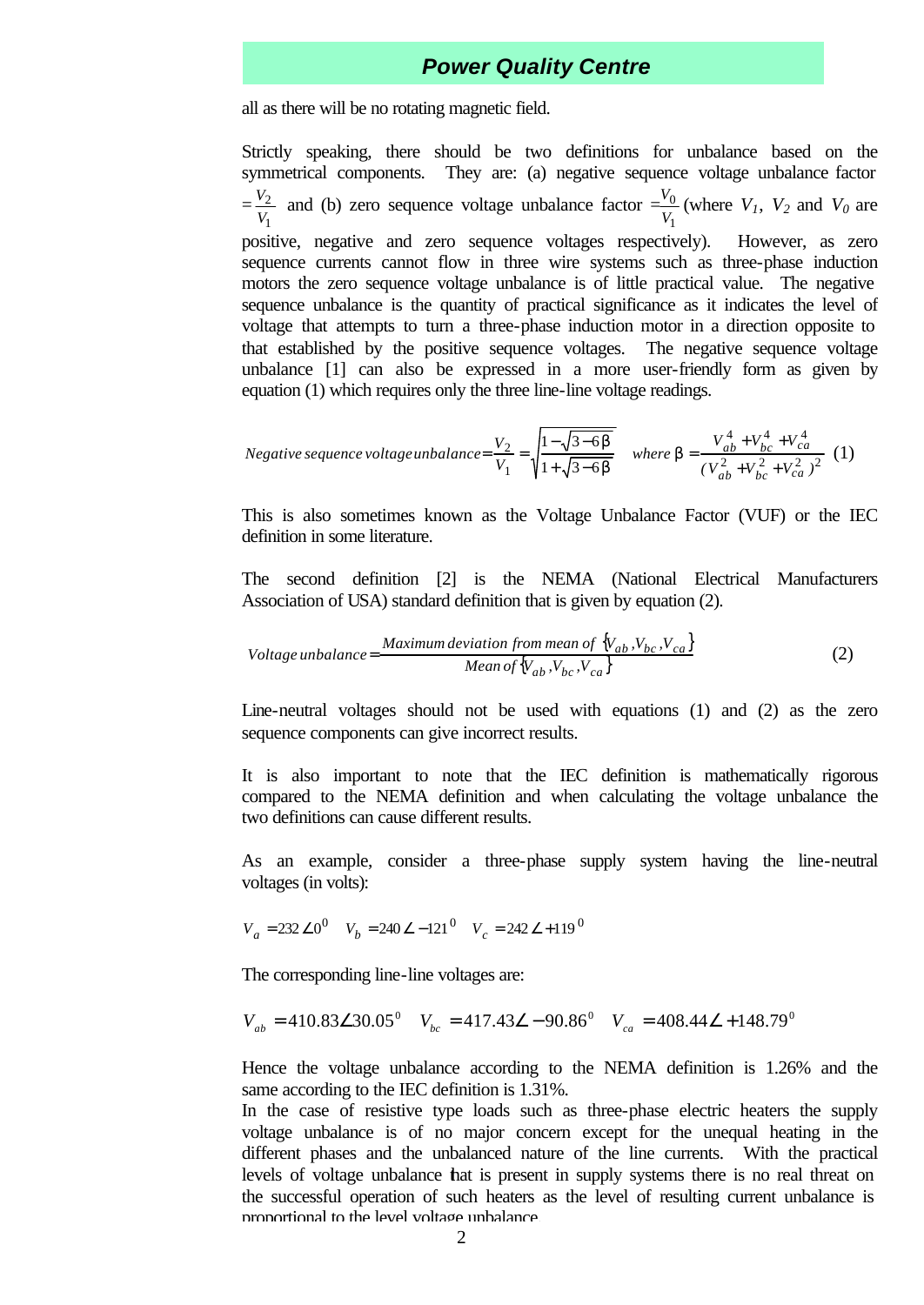proportional to the level voltage unbalance.

#### **3. Effects of voltage unbalance on**

**induction motors**

The greatest effect of voltage unbalance is on three-phase induction motors. Three phase induction motors are one of the most common loads on the network and are found in large numbers especially in industrial environments. When a three-phase induction motor is supplied by an unbalanced system the resulting line currents show a degree of unbalance that is several times the voltage unbalance. This can be explained with reference to the two contra-rotating fields established when the motor is subjected to voltage unbalance. In relation to the positive sequence set of voltages if the motor slip is:

$$
1 = \frac{N_s - N_r}{N_s} \tag{3}
$$

*N<sup>s</sup>* - synchronous speed *Nr* - the rotor speed

the slip corresponding to the negative sequence set of voltages would be

$$
s_2 = \frac{-N_s - N_r}{-N_s} \enspace .
$$

*s*

Slip  $s_2$  can be expressed in terms of slip  $s_1$  and hence

$$
s_2 = \frac{-N_s - N_r}{-N_s} = (2 - s_1)
$$
\n<sup>(4)</sup>

As the positive sequence slip  $s_1$  is normally very small (close to zero) the negative sequence slip  $\frac{1}{2}$  would be very large (close to 2). From the basic theory of induction motors the impedance of an induction motor is very dependent on the slip where at high slip (eg. at start or under locked rotor conditions) it is small and conversely at low slip it is very large. Hence it can be approximately stated [3] that the ratio of the positive sequence impedance to negative sequence impedance is given by:

$$
\frac{Z_1}{Z_2} \approx \frac{I_{start}}{I_{running}}\tag{5}
$$

As the positive sequence current is given by 1  $i_1 = \frac{v_1}{Z_1}$  $I_1 = \frac{V_1}{Z}$  and the negative sequence current

is given by 2  $2 = \frac{V_2}{Z_2}$  $I_2 = \frac{V_2}{Z}$  it can be quickly shown that:

$$
\frac{I_2}{I_1} = \frac{V_2}{V_1} x \frac{I_{start}}{I_{running}}
$$
(6)

As an example, a motor with a locked rotor current that is 6 times the running current would give rise to a very significant 30% unbalance in the motor line current if the voltage unbalance is 5%.

If the motor is fully loaded some stator phase windings and the rotor will carry more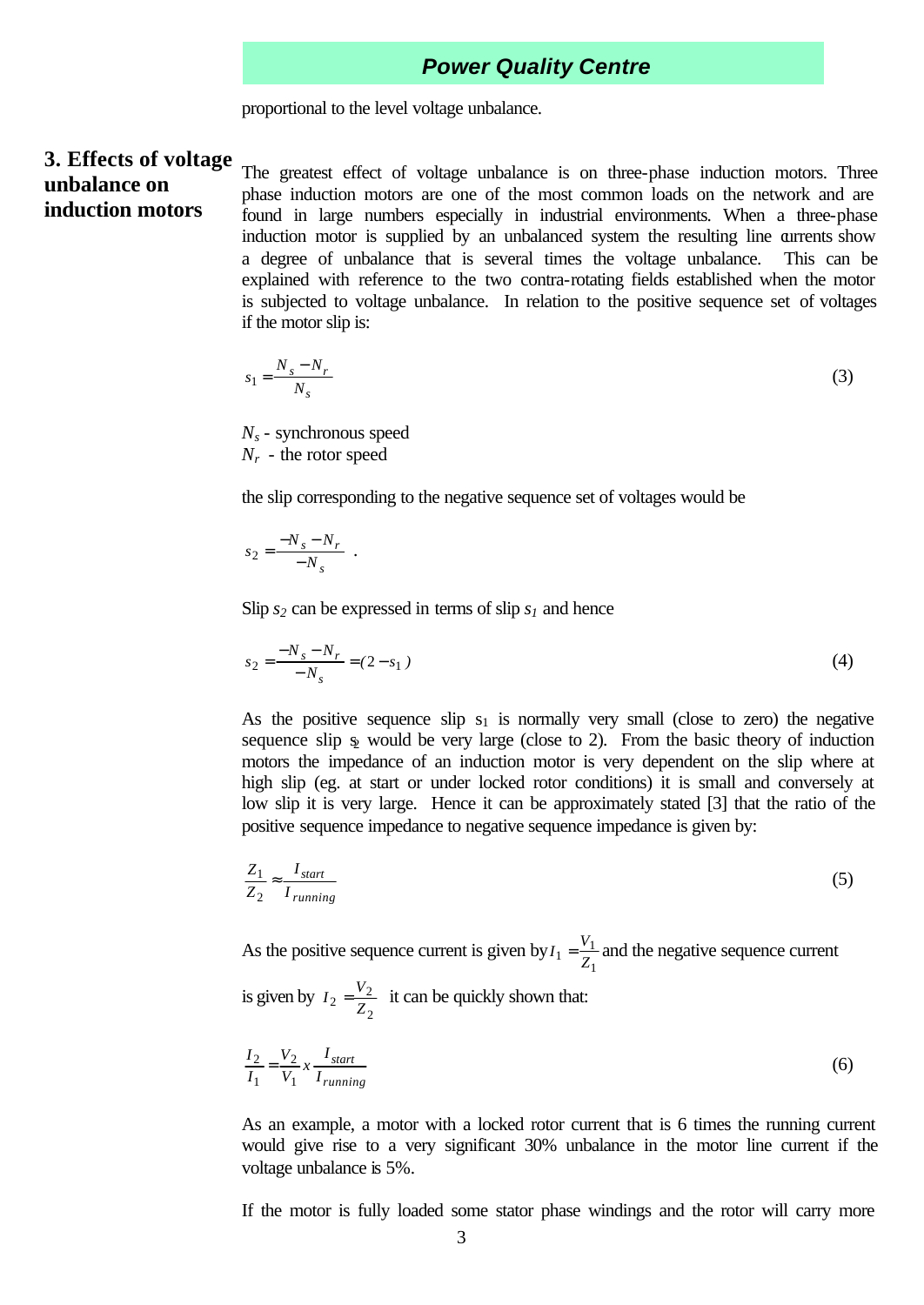current than that is permitted thus causing extra motor losses. This will lead to a reduction in motor efficiency while reducing the insulation life caused by overheating. It is worth noting that average expected life of insulation halves for every 10°C of temperature increase as depicted in Figure 4.



#### **Figure 4 Variation of insulation life with temperature [4]**

In addition to reduced efficiency, overheating and loss of insulation life, induction motors operating with unbalance will be noisy in their operation caused by torque and speed pulsations. Obviously in such situations the effective torque and speed will be less than normal.

Realising that voltage unbalance causes extra losses, in order to safeguard motors from overloading NEMA has developed a derating curve [2] as shown by Figure 5. This curve assumes that the motor is already delivering the rated load. According to this curve it is required that any motor should be built to handle 1% unbalance and thereafter it should be derated depending on the level of unbalance. For example if the unbalance is 3% a 10kW motor should be loaded up to only 9kW. If 10kW of power is to be developed with 3% unbalance the motor should be rated to about 12kW or should have a service factor of 1.15. Operation of an induction motor above 5% voltage unbalance is not recommended.



**Figure 5 NEMA induction motor derating curve** 

Although the curve given by Figure 5 seems universally applicable, recent studies indicate [5] that the level of derating applicable to a motor depends on its size and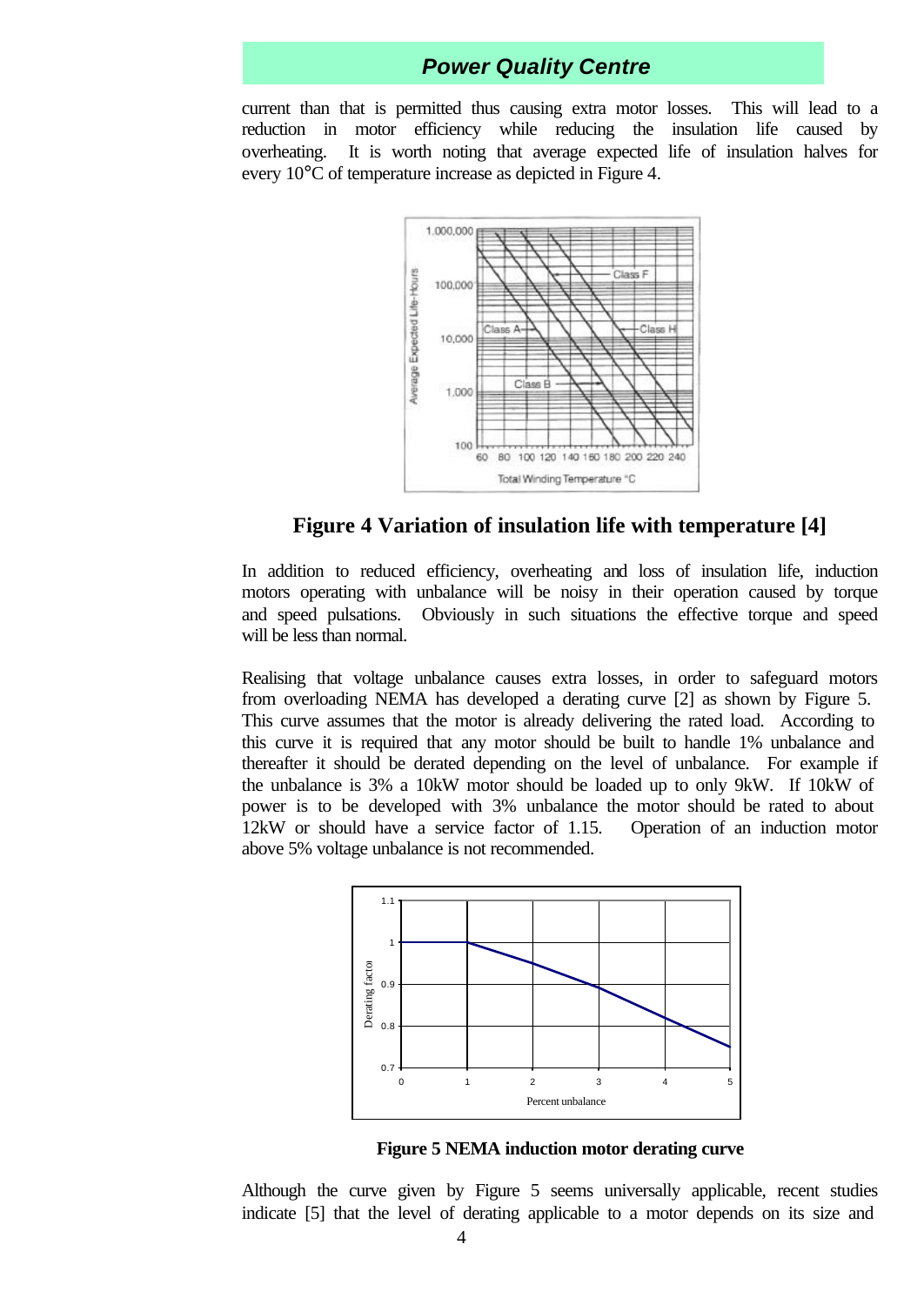design.

# **4. Effects of voltage unbalance on AC systems**

**variable speed drive** current waveforms from the ac mains. If the ac supply system is Three-phase diode rectifier systems are an essential part of AC variable speed drives and uninterruptible power supplies. These rectifier systems draw non-sinusoidal balanced the line current waveform may take the "double pulse per half cycle" shape

as shown in Figure 6 that contain characteristic harmonic orders given by:

 $h = 6k \pm 1$  (7)

$$
(7)
$$

where  $h =$  harmonic order and  $k = 1, 2, \ldots$ .

giving only  $5^{th}$ ,  $7^{th}$ ,  $11^{th}$ ,  $13^{th}$  …order harmonics.



#### **Figure 6 Line current waveform of a three-phase diode rectifier system when the supply system is balanced**

As the supply system becomes unbalanced the line current waveform deviates away from the double pulse formation of Figure 6 to single pulse formation as shown by Figures 7(a) and 7(b) leading to uncharacteristic triplen harmonics. Supply voltage unbalance can lead to tripping of drive systems that is caused by excessive ac line currents on some phases and under voltage on the dc link. This can also lead to excessive thermal stress on diodes and dc link capacitor. Increase in the unwanted triplen harmonic currents can also lead to undesirable harmonic problems in the supply system.





(a) Voltage unbalance – 5% (b) Voltage unbalance – 15% Figure 7 Line current waveforms of a three-phase diode rectifier system when the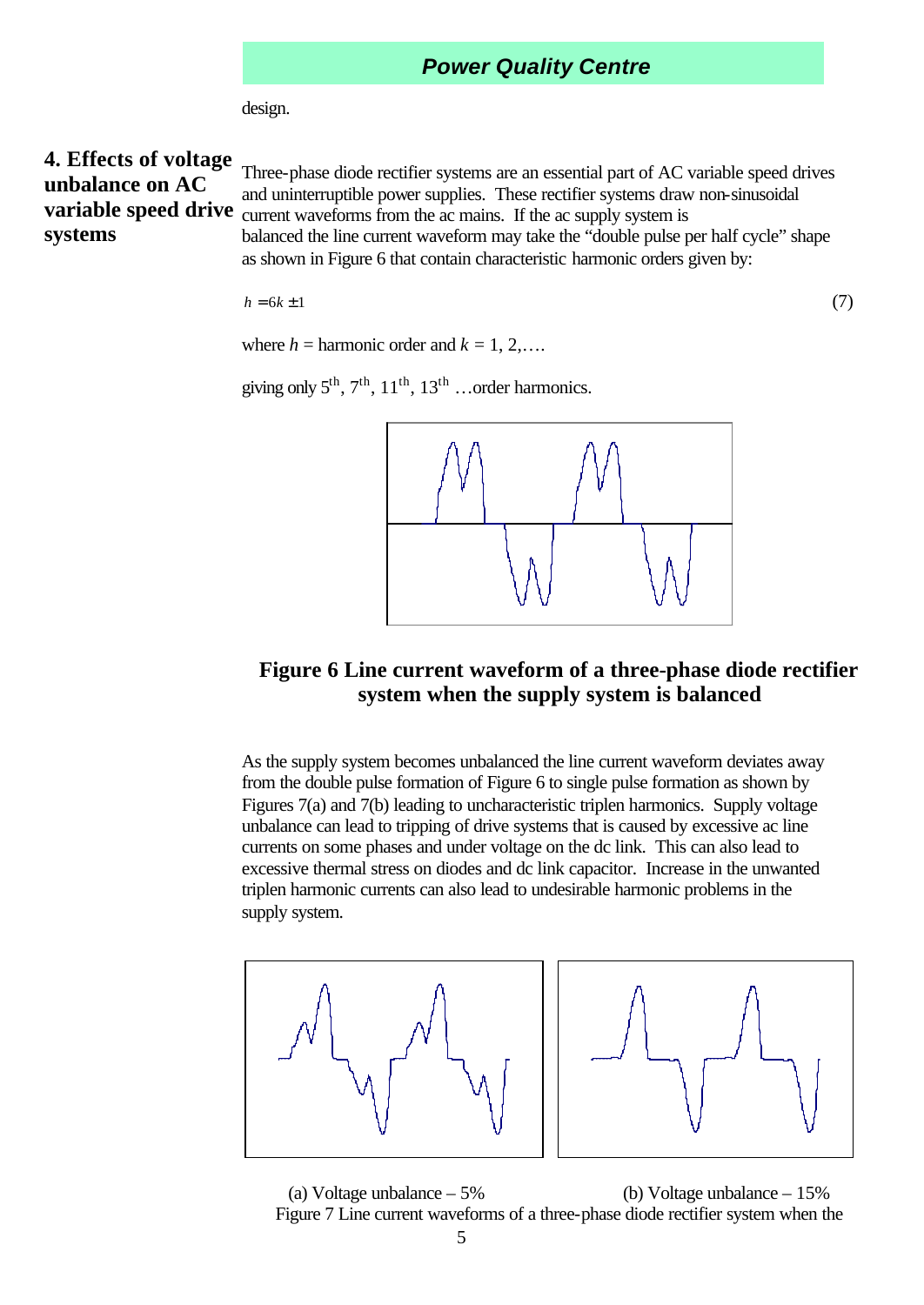#### supply system is unbalanced

In modern ac drive systems with PWM rectifier front ends (instead of diode rectifiers), the effects of supply system unbalance include increased line current distortion, generation of 100Hz ripple on the dc link and increase in the reactive power.

#### **5. Mitigation of voltage unbalance and its effects**

Establishment of zero voltage unbalance on a distribution system is clearly impossible due to (a) randomness of the connection and disconnection of singlephase loads (b) uneven distribution of single-phase loads on the three phases and (c) inherent asymmetry of the power system. However, there are utility system level mitigation techniques as well as plant level mitigation techniques [2] that can be used to improve the voltage unbalance and its effects.

Utility level techniques:

- Redistribution of single-phase loads equally to all phases.
- Reduction of the system unbalance that arise due to system impedances such as those due to transformers and lines.
- Single-phase regulators have been suggested as devices that can be used to correct the unbalance but care must be exercised to ensure that they are controlled carefully not to introduce further unbalance.
- Passive network systems and active power electronic systems such as static var compensators and line conditioners also have been suggested for unbalance correction. Compared to passive systems, active systems are able to dynamically correct the unbalance.

Plant level techniques:

- Load balancing.
- Use of passive networks and static var compensators.
- Equipment that is sensitive to voltage unbalance should not be connected to systems which supply single-phase loads.
- Effect of voltage unbalance on ac variable speed drives can be reduced by properly sizing ac side and dc link reactors.

To protect induction motors relays that trip the motor on negative sequence voltage and current can be employed. It has been stated that the negative sequence current detecting relays have a better sensitivity compared to negative sequence voltage detecting relays.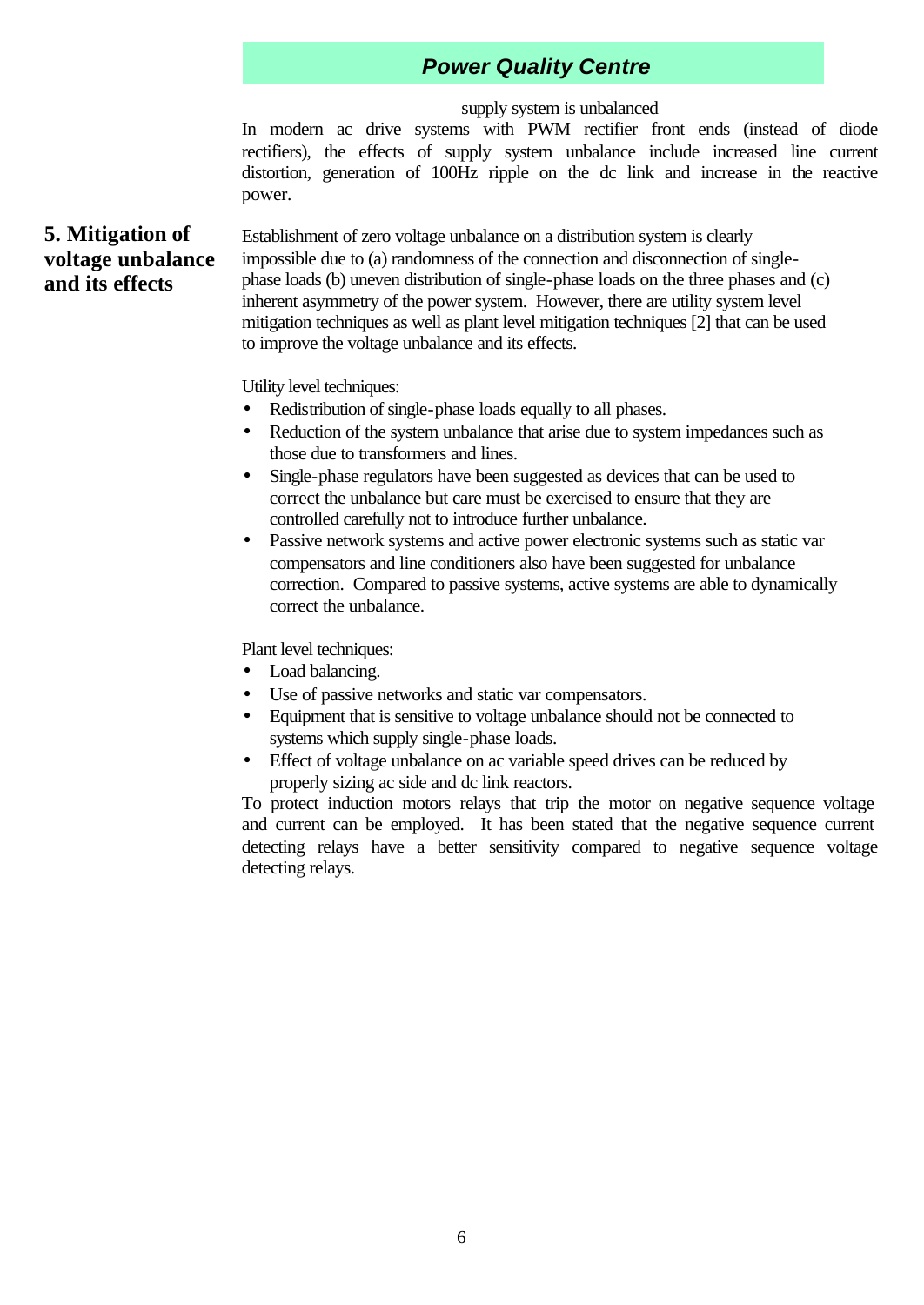- **6. References** 1. A. Robert and J. Marquet, 'Assessing Voltage Quality with relation to Harmonics, Flicker and Unbalance, WG 36.05, Paper 36-203, CIGRE 92.
	- 2. Annette von Jouanne and Basudeb Banerjee, 'Assessment of voltage unbalance', IEEE Trans. on Power Delivery, Vol. 16, No. 4, pp. 782-790, Oct. 2001
	- 3. Protective Relays Application Guide, GEC ALSTHOM Protection & Control Ltd, Third edition, 1987.
	- 4. Austin H. Bonnett, 'Quality and Reliability of Energy-Efficient Motors', IEEE Industry Application Magazine, Vol. 3, No. 1, pp. 22- 31, Jan./Feb. 1997

Jose Policarpo G de Abreau and Alexander Eigeles Emanuel, 'Induction motor loss of life due to voltage imbalance and harmonics: A preliminary study', Proceedings of the  $9<sup>h</sup>$  International Conference on Harmonics and Quality of Power', Vol. 1, pp. 75-80, 2000.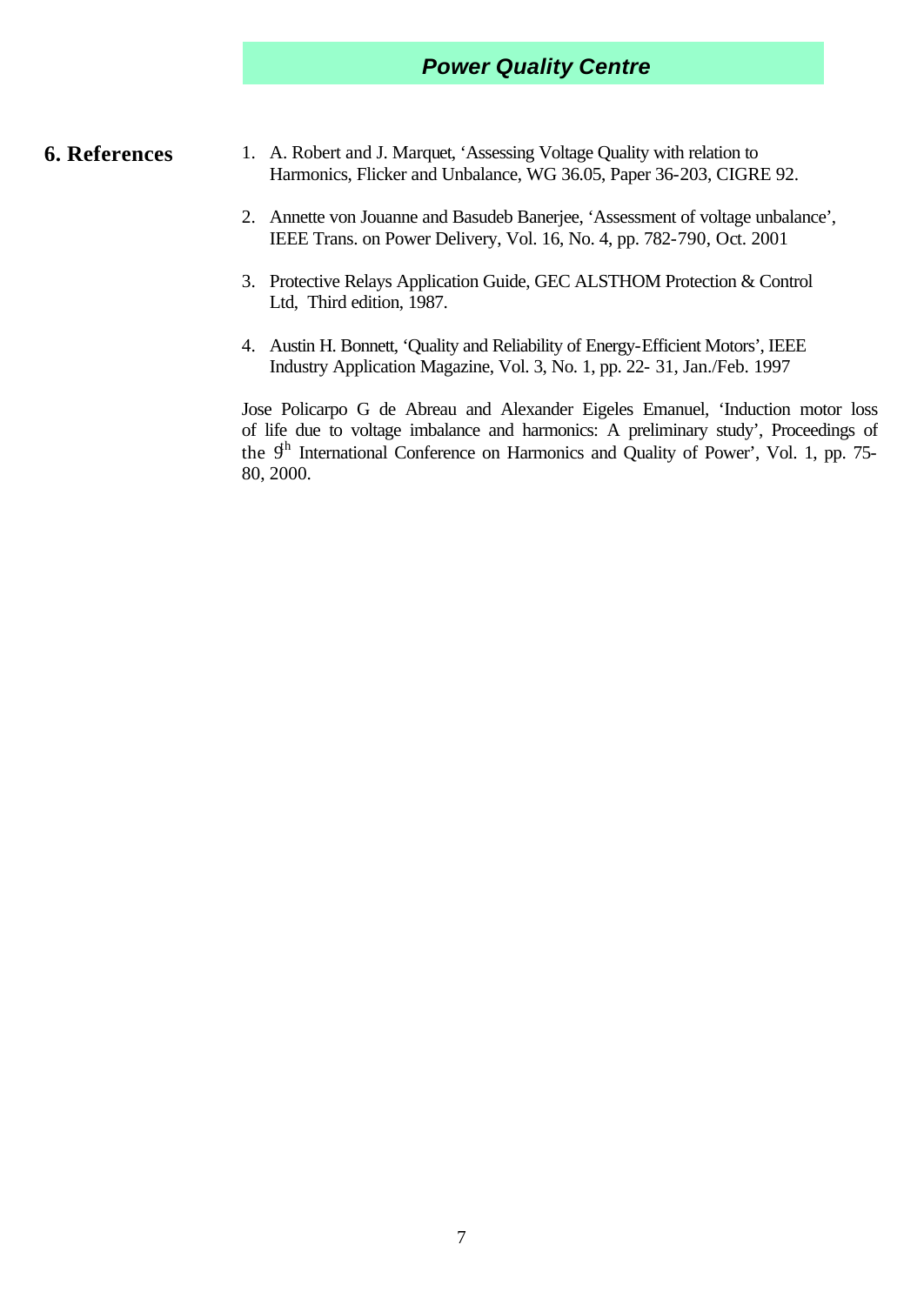#### **7. Integral Energy Power Quality Centre**

In July 1996, Integral Energy set up Australia's first Power Quality Centre at the University of Wollongong. The Centre's objective is to work with Industry to improve the quality and reliability of the electricity supply to industrial, commercial and domestic users. The Centre specialises in research into the control of distortion of the supply voltage, training in power quality issues at all levels, and specialised consultancy services for solution of power quality problems. You are invited to contact the centre if you would like further advice on quality of supply.

#### **ABOUT THE AUTHORS**

Vic Gosbell is the Technical Director of the Integral Energy Power Quality Centre and Associate Professor in the School of Electrical, Computer and Telecommunications Engineering at the University of Wollongong.

Sarath Perera is a Senior Lecturer in the School of Electrical, Computer and Telecommunications Engineering at the University of Wollongong.

Vic Smith is a Research Engineer for the Integral Energy Power Quality Centre.